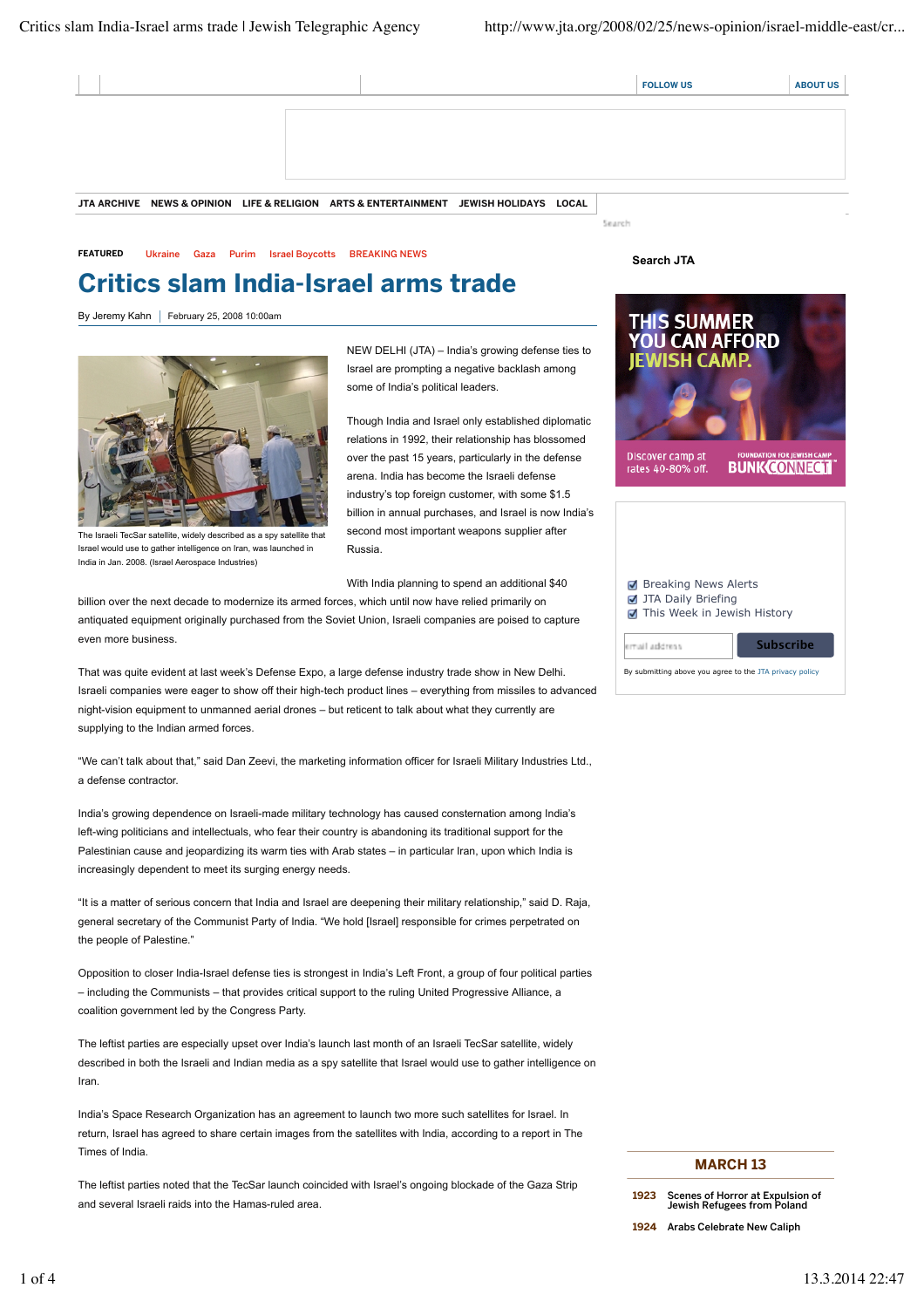"The UPA government is keeping a shameful silence on this criminal blockade by Israel," the Communist Party of India said in a statement released immediately after the launch. "It is instead collaborating with Israel to enhance its military capability."

The statement accused Israel of being "responsible for state terrorism, violence and aggression."

Many Indian political analysts describe such statements as bluster.

"I think they are just making noises," said S. Samuel C. Rajiv, a researcher at the Institute for Defense Studies and Analyses, a think tank in New Delhi. "I don't think they have the ability to stop [the India-Israel defense] relationship from going forward or to prevent these deals from getting done."

But opposition to closer defense ties to Israel has resonance in a country with the second largest Muslim population in the world after Indonesia, and which had been hostile to Israel for much of its history.

Shahid Saddiqui, a minister of parliament in India's upper house for the opposition Samajwadi Party, which draws support primarily among Muslims and lower-caste Hindus, said his constituents do not favor strong Indian-Israeli defense relations.

"Indian Muslims are not against ties with Israel," he said. "But Indian Muslims are not for military alliances with Israel."

Several prominent Indian writers and former diplomats have joined in castigating New Delhi for its push to strengthen relations with Jerusalem.

"Our leadership is humiliating the country," said M. Bhadrakumar, a former Indian ambassador to Turkey and Uzbekistan who is now a columnist for the Asian Age newspaper. "They should reread the history of India's freedom struggle. Hopefully then they'd know the pain, the tragedy and the humiliation of Gaza. Gandhi would be turning in his grave."

India's founding father, Mahatma Gandhi, penned a famous 1938 essay in which he compared centuries of Jewish persecution to the treatment of India's low-caste "untouchables."

Gandhi wrote that he sympathized completely with the Jews but could not support their ambition of creating a Jewish state in Palestine. Instead, Indian nationalists like Gandhi supported the creation of an independent Arab Palestine.

Opposition to Israel was a hallmark of Indian foreign policy under Jawaharlal Nehru, India's first post-independence prime minister and founder of the Congress Party, and remained so until 1992 when a Congress-led government reversed course and recognized Israel.

India's relations with Israel thawed gradually until 1998, when the Hindu-nationalist Bharatiya Janata Party, or BJP, came to power. The BJP, which often is accused of being anti-Muslim, wanted to distance India from its traditional pro-Arab position and looked to enhance relations with Israel dramatically.

During India's 1999 Kargil war with Pakistan, Israel rushed military support to India, cementing the nascent defense relationship. Many expected India-Israel relations to cool after the Congress Party regained power following elections in 2004, but instead the Congress-led coalition has pressed ahead with expanding defense ties.

Given its fragile coalition, however, the Congress Party has to be cautious of jeopardizing the Left Front's support.

On Feb. 12, India's Foreign Ministry released a statement condemning Israel's "use of force" in Gaza, calling on Israel to exercise restraint and pledging a package of humanitarian aid for the Palestinian Authority. Raja, of the Communist Party, attributed this move to Left Front pressure on the government.

Cognizant of political sensitivities, Lior Weintraub, a spokesman for the Israeli Embassy in New Delhi, said it was the embassy's policy not to comment on military assistance and arms sales to India.

He defended Israel's blockade of Gaza as justified by the ongoing rocket attacks from the Hamas-controlled territory but declined to comment on India's condemnation, saying Israel expresses its sentiments to the India government "through the appropriate channels," not "on pages of newspapers."

As for the TecSar launch, Weintraub said it was "a commercial tie-up" between India's Space Research

- 1927 No Schechita Prohibition for Austria, Chancellor Ramek Assures Delegation
- 1928 Famous Chassidic Rabbi Who Fasted Forty Years, Passes a Way in Poland
- 1929 British Colonial Office Inquires into the Land Dispute in Hedera

MORE ARCHIVES **▲▼** 1930 Many Injured in Latest Anti-semitic Outbreaks in Cities